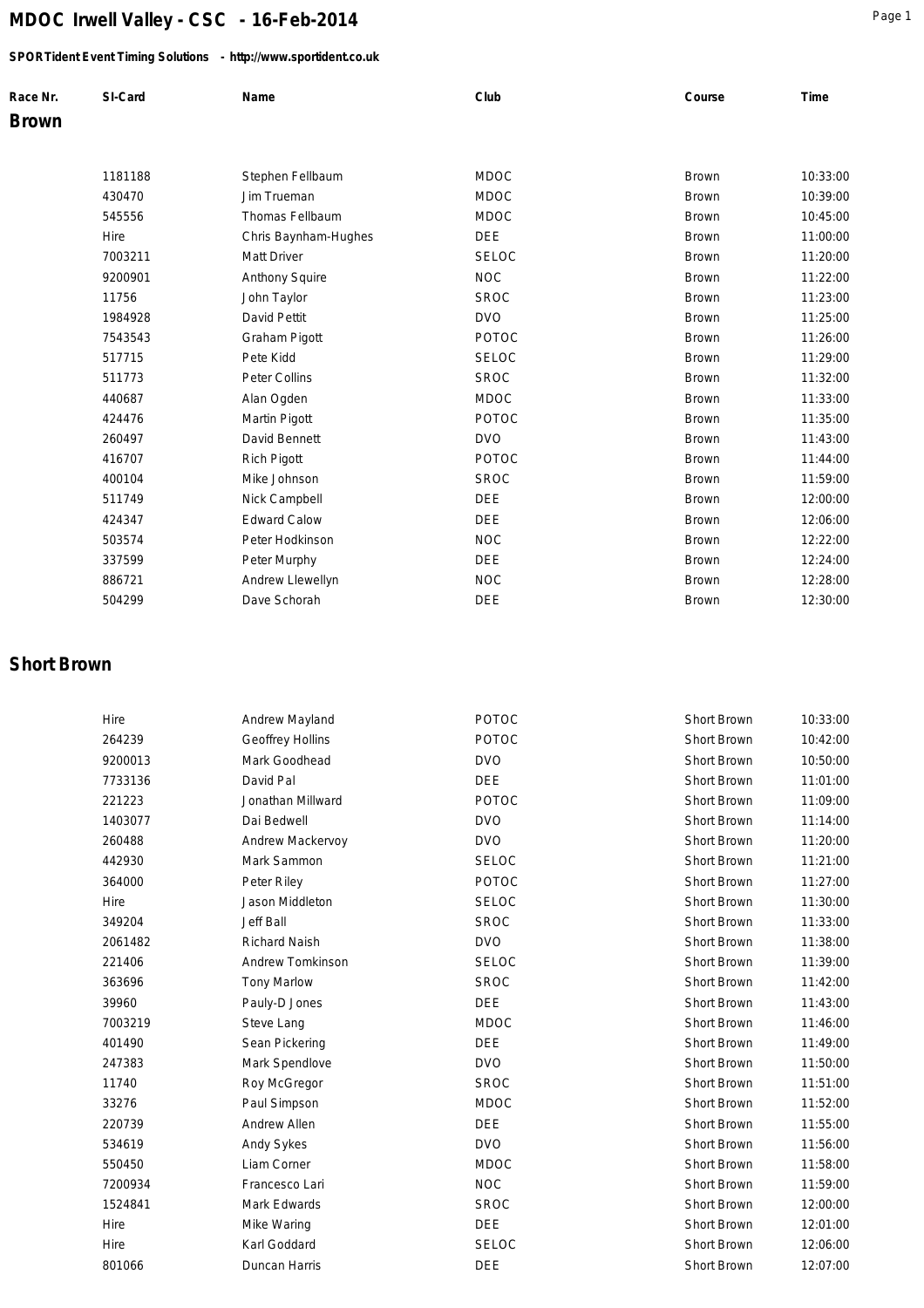### *SPORTident Event Timing Solutions - http://www.sportident.co.uk*

| Race Nr. | SI-Card | Name                     | Club        | Course      | Time     |
|----------|---------|--------------------------|-------------|-------------|----------|
|          | 204570  | John Duckworth           | <b>DVO</b>  | Short Brown | 12:08:00 |
|          | 9727272 | <b>Alistair Thornton</b> | <b>MDOC</b> | Short Brown | 12:10:00 |
|          | 260466  | Robert Parkinson         | <b>NOC</b>  | Short Brown | 12:11:00 |
|          | 887394  | Ciaran Allen             | <b>DEE</b>  | Short Brown | 12:13:00 |
|          | Hire    | Jim Carley               | NOC         | Short Brown | 12:17:00 |
|          | 612345  | Chris Owens              | <b>DEE</b>  | Short Brown | 12:19:00 |
|          | 504546  | Anthony Donaldson        | NOC         | Short Brown | 12:23:00 |
|          | 612333  | Oliver Williams          | <b>DEE</b>  | Short Brown | 12:25:00 |

### **Blue Women**

| 331851  | Jen Murphy            | <b>DEE</b>   | <b>Blue Women</b> | 10:38:00 |
|---------|-----------------------|--------------|-------------------|----------|
| 590999  | Melody Thompson       | <b>SELOC</b> | <b>Blue Women</b> | 10:46:00 |
| 895154  | Alice Fellbaum        | <b>MDOC</b>  | <b>Blue Women</b> | 10:47:00 |
| 503587  | Rebecca Rooke         | <b>SROC</b>  | <b>Blue Women</b> | 10:49:00 |
| 9120586 | Elspeth Ingleby       | <b>SELOC</b> | <b>Blue Women</b> | 11:40:00 |
| 261770  | <b>Helen Chiswell</b> | DVO          | <b>Blue Women</b> | 11:51:00 |
| 261746  | Sarah Watkins         | <b>SROC</b>  | <b>Blue Women</b> | 11:52:00 |
| Hire    | Nicola Perrins        | DEE.         | <b>Blue Women</b> | 11:56:00 |
| 9670529 | Elaine Sutton         | <b>DEE</b>   | <b>Blue Women</b> | 12:02:00 |
| 7161270 | Michelle Mackervoy    | DVO          | <b>Blue Women</b> | 12:03:00 |
| 11776   | Rowena Browne         | <b>SROC</b>  | <b>Blue Women</b> | 12:10:00 |
| 263468  | Claire Selby          | DVO          | <b>Blue Women</b> | 12:15:00 |
| 887403  | Zoe Harding           | <b>SROC</b>  | <b>Blue Women</b> | 12:19:00 |
| Hire    | Jo Mayland            | <b>POTOC</b> | <b>Blue Women</b> | 12:22:00 |
| 895153  | Jenny Evans           | NOC          | <b>Blue Women</b> | 12:24:00 |
| 503515  | Rose Schorah          | NOC.         | <b>Blue Women</b> | 12:30:00 |
|         |                       |              |                   |          |

## **Blue Men**

| Hire    | Stephen Martin                | <b>MDOC</b>  | <b>Blue Men</b> | 10:30:00 |
|---------|-------------------------------|--------------|-----------------|----------|
| 1008509 | <b>Chris Roberts</b>          | <b>SROC</b>  | <b>Blue Men</b> | 10:41:00 |
| Hire    | <b>Brian Carey</b>            | <b>SELOC</b> | Blue Men        | 10:47:00 |
| 712217  | Jonathan Cundill              | <b>DVO</b>   | <b>Blue Men</b> | 11:04:00 |
| 625051  | Philip Dewhurst               | <b>SELOC</b> | <b>Blue Men</b> | 11:05:00 |
| 912219  | David Vincent                 | <b>DVO</b>   | <b>Blue Men</b> | 11:10:00 |
| 261741  | Henry Morgan                  | <b>POTOC</b> | Blue Men        | 11:11:00 |
| Hire    | John McIntosh                 | <b>SELOC</b> | Blue Men        | 11:14:00 |
| 300585  | Malcolm Spencer               | <b>DVO</b>   | <b>Blue Men</b> | 11:16:00 |
| 565555  | Graham Johnson                | <b>DVO</b>   | <b>Blue Men</b> | 11:22:00 |
| 363697  | <b>Thomas Somers</b>          | <b>SROC</b>  | Blue Men        | 11:26:00 |
| 1260962 | Simon Davis                   | <b>DVO</b>   | Blue Men        | 11:28:00 |
| 401210  | <b>Gerry Riley</b>            | POTOC        | <b>Blue Men</b> | 11:29:00 |
| 219480  | <b>Edwin Paul Van Calster</b> | <b>SELOC</b> | <b>Blue Men</b> | 11:32:00 |
| 401458  | Mike Gardner                  | <b>DVO</b>   | <b>Blue Men</b> | 11:34:00 |
| 1403073 | Andrew Quickfall              | <b>SROC</b>  | Blue Men        | 11:35:00 |
| 300587  | Dave Bales                    | <b>POTOC</b> | <b>Blue Men</b> | 11:38:00 |
| 400193  | Paul Wright                   | <b>DVO</b>   | <b>Blue Men</b> | 11:40:00 |
| 2064249 | Paul Booth                    | <b>SELOC</b> | <b>Blue Men</b> | 11:41:00 |
| 897307  | John Brewer                   | <b>SROC</b>  | Blue Men        | 11:44:00 |
| 50336   | Simon Crocker                 | <b>DEE</b>   | Blue Men        | 11:45:00 |
| 50111   | John Hurley                   | <b>DVO</b>   | <b>Blue Men</b> | 11:46:00 |
| 7201297 | Kevan Latham                  | <b>SELOC</b> | <b>Blue Men</b> | 11:50:00 |
| 401459  | Martin Pickering              | <b>DEE</b>   | <b>Blue Men</b> | 11:51:00 |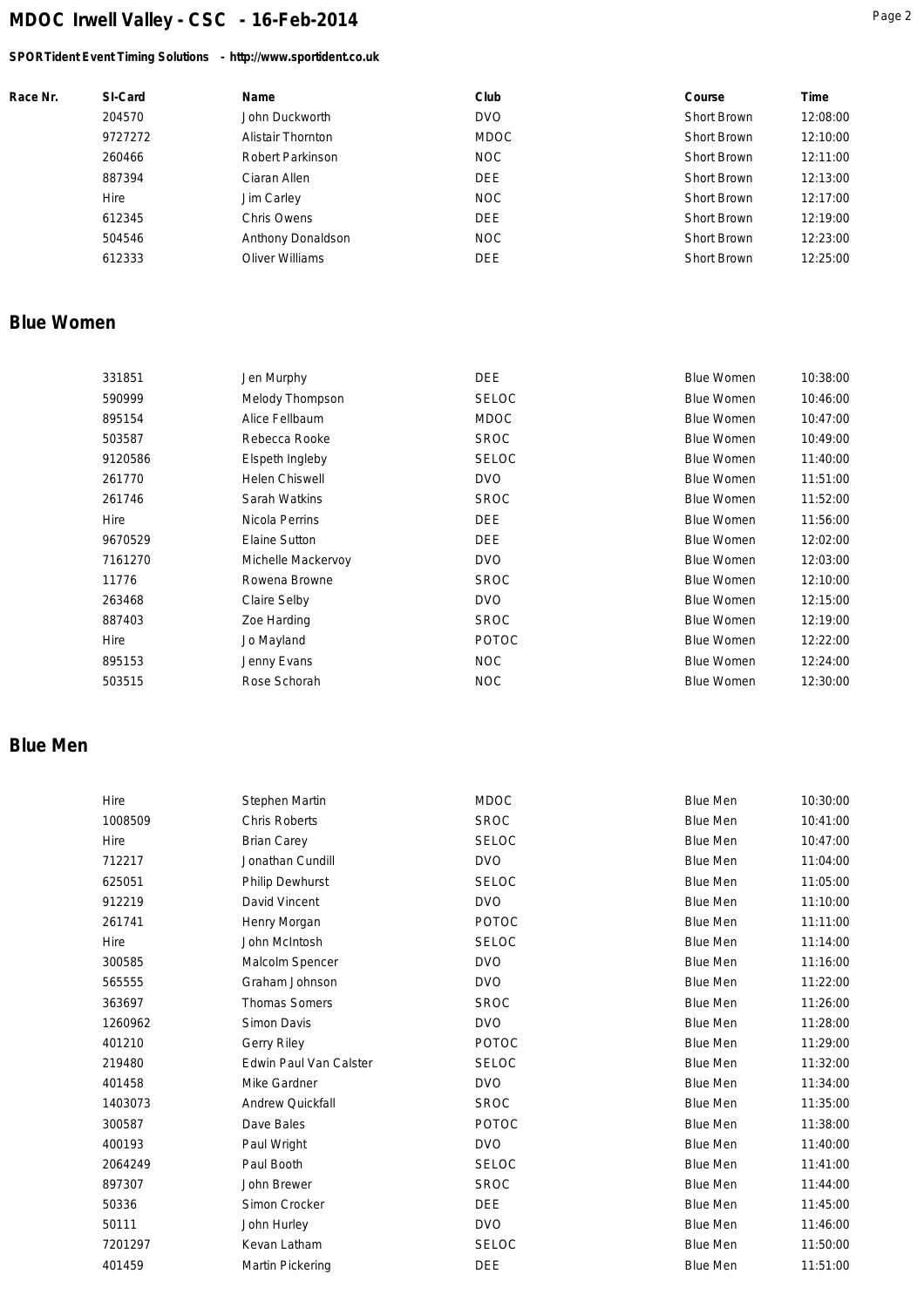*SPORTident Event Timing Solutions - http://www.sportident.co.uk*

| Race Nr. | SI-Card | Name                  | Club         | Course          | Time     |
|----------|---------|-----------------------|--------------|-----------------|----------|
|          | 363565  | <b>Russell Buxton</b> | <b>DVO</b>   | <b>Blue Men</b> | 11:52:00 |
|          | 12300   | Jon Carberry          | <b>SROC</b>  | <b>Blue Men</b> | 11:53:00 |
|          | 264294  | John Hawkins          | <b>DVO</b>   | <b>Blue Men</b> | 11:58:00 |
|          | 436255  | Michael Hood          | <b>SELOC</b> | <b>Blue Men</b> | 11:59:00 |
|          | 7111112 | <b>Trevor Hindle</b>  | <b>MDOC</b>  | <b>Blue Men</b> | 12:00:00 |
|          | 401269  | Richard Llewellyn     | <b>NOC</b>   | <b>Blue Men</b> | 12:01:00 |
|          | 11151   | Alex Finch            | <b>SROC</b>  | <b>Blue Men</b> | 12:02:00 |
|          | 933053  | Andy Campbell         | <b>DEE</b>   | <b>Blue Men</b> | 12:03:00 |
|          | 2064193 | Roger Hodgson         | <b>DVO</b>   | <b>Blue Men</b> | 12:04:00 |
|          | 2038538 | Andrew Ridgway        | <b>NOC</b>   | <b>Blue Men</b> | 12:07:00 |
|          | 1404021 | Paul Turner           | <b>SELOC</b> | <b>Blue Men</b> | 12:08:00 |
|          | 335298  | Paul Chavasse         | <b>DEE</b>   | <b>Blue Men</b> | 12:09:00 |
|          | 2052897 | <b>Robert Smith</b>   | <b>DVO</b>   | <b>Blue Men</b> | 12:10:00 |
|          | 770637  | Quentin Harding       | <b>SROC</b>  | <b>Blue Men</b> | 12:11:00 |
|          | 33246   | Andy Thornton         | <b>MDOC</b>  | <b>Blue Men</b> | 12:12:00 |
|          | 50337   | Nicholas Evans        | <b>NOC</b>   | <b>Blue Men</b> | 12:13:00 |
|          | 11755   | Malcolm Irvine        | <b>DEE</b>   | <b>Blue Men</b> | 12:15:00 |
|          | 887381  | Paul Addison          | <b>DVO</b>   | <b>Blue Men</b> | 12:16:00 |
|          | 998068  | <b>Steve Dempsey</b>  | <b>MDOC</b>  | <b>Blue Men</b> | 12:18:00 |
|          | 888252  | Mick Lucking          | <b>NOC</b>   | <b>Blue Men</b> | 12:19:00 |
|          | 580903  | Gavin Smith           | <b>SROC</b>  | <b>Blue Men</b> | 12:20:00 |
|          | 12473   | Jon Hateley           | <b>DEE</b>   | <b>Blue Men</b> | 12:21:00 |
|          | 223576  | David McCann          | <b>MDOC</b>  | <b>Blue Men</b> | 12:24:00 |
|          | 236322  | Nigel Mockridge       | <b>NOC</b>   | <b>Blue Men</b> | 12:25:00 |
|          | 401066  | Mark Seddon           | <b>SELOC</b> | <b>Blue Men</b> | 12:26:00 |
|          |         |                       |              |                 |          |

### **Green Women**

| 1795939 | <b>Heather Fellbaum</b> | <b>MDOC</b>  | Green Women | 10:31:00 |
|---------|-------------------------|--------------|-------------|----------|
| 442904  | Susan Allard            | <b>DVO</b>   | Green Women | 10:35:00 |
| Hire    | Carol Stynes-Martin     | <b>MDOC</b>  | Green Women | 10:37:00 |
| 1317538 | Joanna Treasure         | <b>SELOC</b> | Green Women | 10:39:00 |
| 442446  | Rebecca Perring         | <b>DVO</b>   | Green Women | 10:41:00 |
| 517702  | Cathy Goodhead          | <b>DVO</b>   | Green Women | 10:53:00 |
| 11115   | Caroline Barcham        | <b>SELOC</b> | Green Women | 11:15:00 |
| 433108  | Sophie Gordon           | <b>DVO</b>   | Green Women | 11:17:00 |
| 11757   | Joanne Taylor           | <b>SROC</b>  | Green Women | 11:18:00 |
| 590807  | Val Johnson             | <b>DVO</b>   | Green Women | 11:23:00 |
| Hire    | Catherine Oakes         | <b>SELOC</b> | Green Women | 11:24:00 |
| 511772  | Jane Collins            | <b>SROC</b>  | Green Women | 11:27:00 |
| 50500   | Karen Bedwell           | <b>DVO</b>   | Green Women | 11:29:00 |
| 444814  | <b>Ruth Harris</b>      | <b>DEE</b>   | Green Women | 11:34:00 |
| 602607  | Anne Kimberley          | <b>DVO</b>   | Green Women | 11:35:00 |
| 414277  | Jill Cochrane           | <b>SROC</b>  | Green Women | 11:36:00 |
| 261213  | <b>Elizabeth Bales</b>  | <b>POTOC</b> | Green Women | 11:39:00 |
| 2036783 | Rachel Davis            | <b>DVO</b>   | Green Women | 11:41:00 |
| 12503   | Julia Simpson           | <b>MDOC</b>  | Green Women | 11:43:00 |
| 1030867 | Juliet Bentley          | <b>SROC</b>  | Green Women | 11:45:00 |
| 50867   | Sian Calow              | <b>DEE</b>   | Green Women | 11:46:00 |
| 2061126 | Karen Peach             | <b>DVO</b>   | Green Women | 11:47:00 |
| 32963   | Kath Speak              | <b>MDOC</b>  | Green Women | 11:49:00 |
| 220712  | Pat Moody               | DEE          | Green Women | 11:52:00 |
| 2023395 | Jane Burgess            | <b>DVO</b>   | Green Women | 11:53:00 |
| 2036782 | Jane Anthony            | <b>SROC</b>  | Green Women | 11:54:00 |
| 39985   | Chris Horsewill         | <b>NOC</b>   | Green Women | 11:56:00 |
| 1780750 | Jane Campbell           | <b>DEE</b>   | Green Women | 11:58:00 |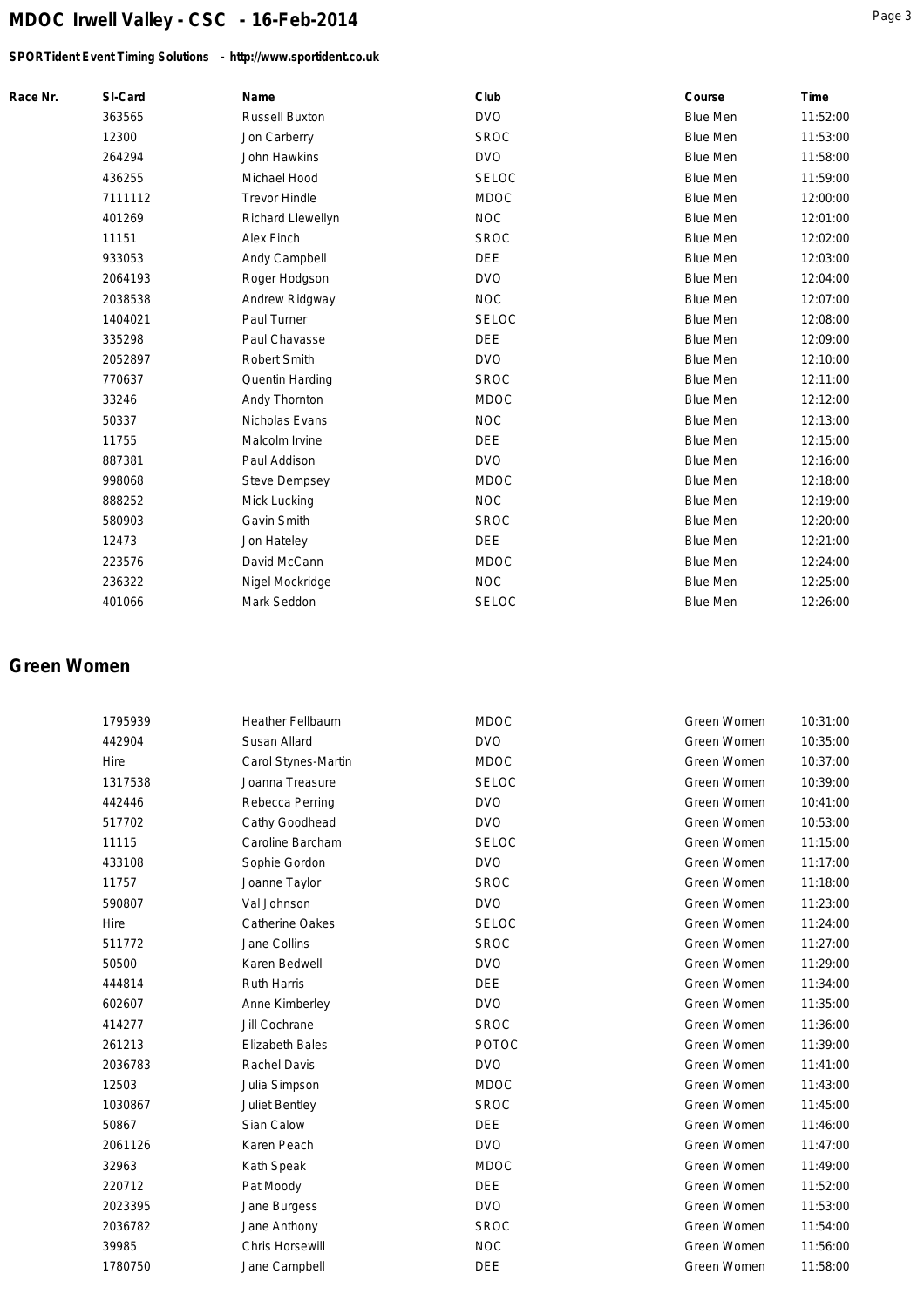### *SPORTident Event Timing Solutions - http://www.sportident.co.uk*

|--|--|

| Race Nr. | SI-Card | Name                   | Club        | Course      | Time     |
|----------|---------|------------------------|-------------|-------------|----------|
|          | 363770  | Fiona Sellar           | <b>DVO</b>  | Green Women | 11:59:00 |
|          | 32535   | Marie Roberts          | <b>MDOC</b> | Green Women | 12:01:00 |
|          | 2038537 | Oonah Ridgway          | <b>NOC</b>  | Green Women | 12:02:00 |
|          | 7192296 | Deb Murrell            | <b>SROC</b> | Green Women | 12:03:00 |
|          | 933062  | Sara Campbell          | DEE         | Green Women | 12:04:00 |
|          | 204571  | Ann-Marie Duckworth    | <b>DVO</b>  | Green Women | 12:05:00 |
|          | 7111111 | Hazel Hindle           | <b>MDOC</b> | Green Women | 12:07:00 |
|          | 261331  | Angela Lucking         | <b>NOC</b>  | Green Women | 12:08:00 |
|          | 32907   | Maggie Hateley         | <b>DEE</b>  | Green Women | 12:10:00 |
|          | 363564  | Kim Buxton             | <b>DVO</b>  | Green Women | 12:11:00 |
|          | 614335  | Vicky Thornton         | <b>MDOC</b> | Green Women | 12:13:00 |
|          | 50373   | Janet Evans            | <b>NOC</b>  | Green Women | 12:14:00 |
|          | 236286  | Joy Irvine             | <b>DEE</b>  | Green Women | 12:16:00 |
|          | 50355   | Sue Russell            | <b>DVO</b>  | Green Women | 12:17:00 |
|          | 331882  | <b>Helen Parkinson</b> | <b>NOC</b>  | Green Women | 12:20:00 |
|          | 9125031 | Elizabeth Jackson      | <b>DEE</b>  | Green Women | 12:22:00 |
|          | 223577  | Jane McCann            | <b>MDOC</b> | Green Women | 12:25:00 |
|          | 50368   | Catherine Hughes       | <b>NOC</b>  | Green Women | 12:26:00 |
|          |         |                        |             |             |          |

### **Green Men**

| 32539   | Eddie Speak           | <b>MDOC</b>  | Green Men | 10:32:00 |
|---------|-----------------------|--------------|-----------|----------|
| 32801   | Denis Murphy          | <b>DEE</b>   | Green Men | 10:35:00 |
| 443893  | Joe Uprichard         | <b>DVO</b>   | Green Men | 10:36:00 |
| 9471122 | Pete Ross             | <b>MDOC</b>  | Green Men | 10:38:00 |
| 32472   | Roy Stevenson         | <b>SELOC</b> | Green Men | 10:40:00 |
| 443879  | Louis Forshaw-Perring | <b>DVO</b>   | Green Men | 10:42:00 |
| 5294    | Jacob Roberts         | <b>SROC</b>  | Green Men | 10:43:00 |
| 37698   | Stephen Beresford     | MDOC         | Green Men | 10:44:00 |
| 219799  | Clive Atty            | SELOC        | Green Men | 10:49:00 |
| 9691951 | John Britton          | <b>MDOC</b>  | Green Men | 10:50:00 |
| 32982   | Tom Barkas            | <b>SROC</b>  | Green Men | 10:52:00 |
| 780011  | Chris Kirkham         | <b>MDOC</b>  | Green Men | 10:56:00 |
| Hire    | Douglas Wright        | <b>SELOC</b> | Green Men | 10:58:00 |
| Hire    | <b>Barry Chambers</b> | <b>DEE</b>   | Green Men | 10:59:00 |
| 734307  | Ranald Macdonald      | <b>DVO</b>   | Green Men | 11:00:00 |
| 33273   | Michael Wilmore       | <b>SROC</b>  | Green Men | 11:01:00 |
| 505034  | <b>Joss Yarnell</b>   | <b>NOC</b>   | Green Men | 11:03:00 |
| Hire    | Michael Owen          | <b>MDOC</b>  | Green Men | 11:08:00 |
| 2061163 | Alastair Flynn        | <b>NOC</b>   | Green Men | 11:09:00 |
| 2061397 | Raymond Pickett       | <b>SROC</b>  | Green Men | 11:10:00 |
| 259482  | Alan Mullock          | <b>DEE</b>   | Green Men | 11:11:00 |
| 33274   | Grahame Crawshaw      | <b>MDOC</b>  | Green Men | 11:14:00 |
| 1401160 | Simon Warrener        | <b>NOC</b>   | Green Men | 11:15:00 |
| 429393  | Stephen Round         | <b>SELOC</b> | Green Men | 11:16:00 |
| 202199  | Norman Hall           | <b>DEE</b>   | Green Men | 11:17:00 |
| 401207  | Mike Godfree          | <b>DVO</b>   | Green Men | 11:18:00 |
| 11783   | David Hargreaves      | <b>SROC</b>  | Green Men | 11:19:00 |
| 2038536 | Cameron Ridgway       | <b>NOC</b>   | Green Men | 11:21:00 |
| 33329   | Paul Graetz           | <b>POTOC</b> | Green Men | 11:22:00 |
| 897310  | lan Watson            | <b>MDOC</b>  | Green Men | 11:26:00 |
| 39978   | Keith Streb           | <b>NOC</b>   | Green Men | 11:27:00 |
| 11178   | Paul Ferguson         | <b>SROC</b>  | Green Men | 11:28:00 |
| 9130645 | Doug Dickinson        | <b>DVO</b>   | Green Men | 11:30:00 |
| 235809  | John Heaton           | POTOC        | Green Men | 11:31:00 |
| 2038535 | Alexander Ridgway     | <b>NOC</b>   | Green Men | 11:33:00 |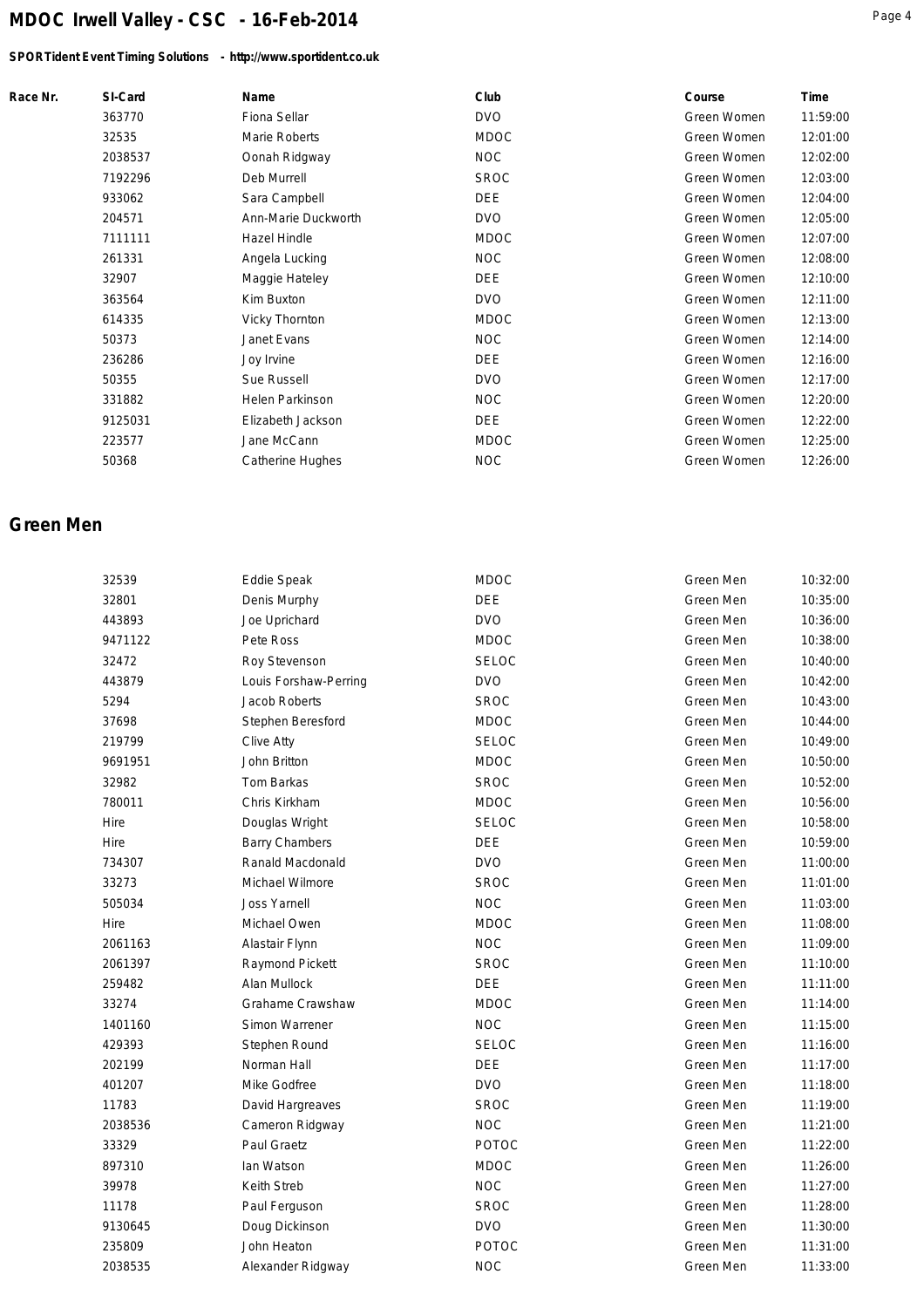*SPORTident Event Timing Solutions - http://www.sportident.co.uk*

| Race Nr. | SI-Card | Name                    | Club         | Course    | Time     |
|----------|---------|-------------------------|--------------|-----------|----------|
|          | 11849   | <b>Tony Davies</b>      | SELOC        | Green Men | 11:34:00 |
|          | 886756  | Matthew Cochrane        | <b>SROC</b>  | Green Men | 11:37:00 |
|          | 33218   | John Palmer             | <b>NOC</b>   | Green Men | 11:39:00 |
|          | 37072   | John Pigott             | <b>POTOC</b> | Green Men | 11:40:00 |
|          | 1008521 | <b>Bob Elmes</b>        | <b>DEE</b>   | Green Men | 11:41:00 |
|          | 37971   | John Cooke              | <b>DVO</b>   | Green Men | 11:42:00 |
|          | 342150  | Stephen Richards        | <b>SELOC</b> | Green Men | 11:43:00 |
|          | 7201291 | <b>Trevor Roberts</b>   | <b>MDOC</b>  | Green Men | 11:44:00 |
|          | 260571  | Andrew Breakwell        | <b>NOC</b>   | Green Men | 11:45:00 |
|          | 503346  | Martyn Roome            | <b>SROC</b>  | Green Men | 11:46:00 |
|          | 221181  | Christopher Calow       | <b>DEE</b>   | Green Men | 11:47:00 |
|          | 260458  | <b>Stuart Swalwell</b>  | <b>DVO</b>   | Green Men | 11:48:00 |
|          | 333851  | <b>Richard Blake</b>    | <b>MDOC</b>  | Green Men | 11:50:00 |
|          | 33359   | David Olivant           | <b>NOC</b>   | Green Men | 11:51:00 |
|          | 10696   | Eifion Thomas           | DEE          | Green Men | 11:53:00 |
|          | 401171  | Andy Hawkins            | <b>DVO</b>   | Green Men | 11:54:00 |
|          | 1200646 | Philip Gager            | <b>SROC</b>  | Green Men | 11:55:00 |
|          | 11742   | lan Gilliver            | <b>MDOC</b>  | Green Men | 11:56:00 |
|          | 223468  | Andrew Payne            | <b>DEE</b>   | Green Men | 11:59:00 |
|          | 1401866 | <b>Andrew Middleton</b> | <b>DVO</b>   | Green Men | 12:00:00 |
|          | 722772  | River Edis-Smith        | <b>MDOC</b>  | Green Men | 12:02:00 |
|          | 400484  | David Cooke             | <b>NOC</b>   | Green Men | 12:03:00 |
|          | 7003213 | Laurence Johnson        | <b>SROC</b>  | Green Men | 12:04:00 |
|          | 9686869 | Lachlan Chavasse        | DEE          | Green Men | 12:05:00 |
|          | 220310  | lan Parfitt             | <b>DVO</b>   | Green Men | 12:06:00 |
|          | 722247  | Chris Rostron           | <b>MDOC</b>  | Green Men | 12:08:00 |
|          | Hire    | Jack Smith              | <b>NOC</b>   | Green Men | 12:09:00 |
|          | 2038642 | Mike Smithard           | DEE          | Green Men | 12:11:00 |
|          | 217766  | Dave Skidmore           | <b>DVO</b>   | Green Men | 12:12:00 |
|          | 241278  | Brian Jackson           | <b>SROC</b>  | Green Men | 12:13:00 |
|          | 220429  | Martin Green            | <b>MDOC</b>  | Green Men | 12:14:00 |
|          | 640094  | Alan Beardsley          | <b>NOC</b>   | Green Men | 12:15:00 |
|          | 411200  | <b>Niall Allen</b>      | DEE          | Green Men | 12:17:00 |
|          | 1421525 | Matthew Fellbaum        | <b>MDOC</b>  | Green Men | 12:20:00 |
|          | 9105400 | David Booker            | <b>NOC</b>   | Green Men | 12:21:00 |
|          | 1845990 | Julian Lailey           | <b>SROC</b>  | Green Men | 12:22:00 |
|          | 221419  | Steve Ingleby           | DEE          | Green Men | 12:23:00 |
|          | 223579  | Tom McCann              | <b>MDOC</b>  | Green Men | 12:26:00 |
|          | 221227  | William Parkinson       | <b>NOC</b>   | Green Men | 12:27:00 |
|          | 962801  | Philip Vokes            | DEE          | Green Men | 12:29:00 |

## **Short Green**

| 7111114 | Carolyn Hindle      | <b>MDOC</b>  | <b>Short Green</b> | 10:33:00 |
|---------|---------------------|--------------|--------------------|----------|
| 261846  | Margaret Keeling    | <b>DVO</b>   | <b>Short Green</b> | 10:37:00 |
| 2015796 | Jillyan Dobby       | <b>MDOC</b>  | <b>Short Green</b> | 10:39:00 |
| 50369   | Viv Macdonald       | <b>DVO</b>   | <b>Short Green</b> | 10:43:00 |
| 7111113 | Laura Hindle        | <b>MDOC</b>  | <b>Short Green</b> | 10:45:00 |
| 511998  | Joanna Goodhead     | <b>DVO</b>   | <b>Short Green</b> | 10:49:00 |
| 37532   | Ann Armistead       | <b>DVO</b>   | <b>Short Green</b> | 11:01:00 |
| 37495   | Rae Lomas           | <b>MDOC</b>  | <b>Short Green</b> | 11:03:00 |
| 331849  | Brenda Morgan       | POTOC        | <b>Short Green</b> | 11:05:00 |
| 438286  | <b>Tony Berwick</b> | <b>DVO</b>   | <b>Short Green</b> | 11:07:00 |
| 221402  | David Tomkinson     | <b>SELOC</b> | <b>Short Green</b> | 11:08:00 |
| 217722  | Tony Wagg           | <b>MDOC</b>  | <b>Short Green</b> | 11:09:00 |
| 11128   | Peter Knott         | <b>SROC</b>  | <b>Short Green</b> | 11:11:00 |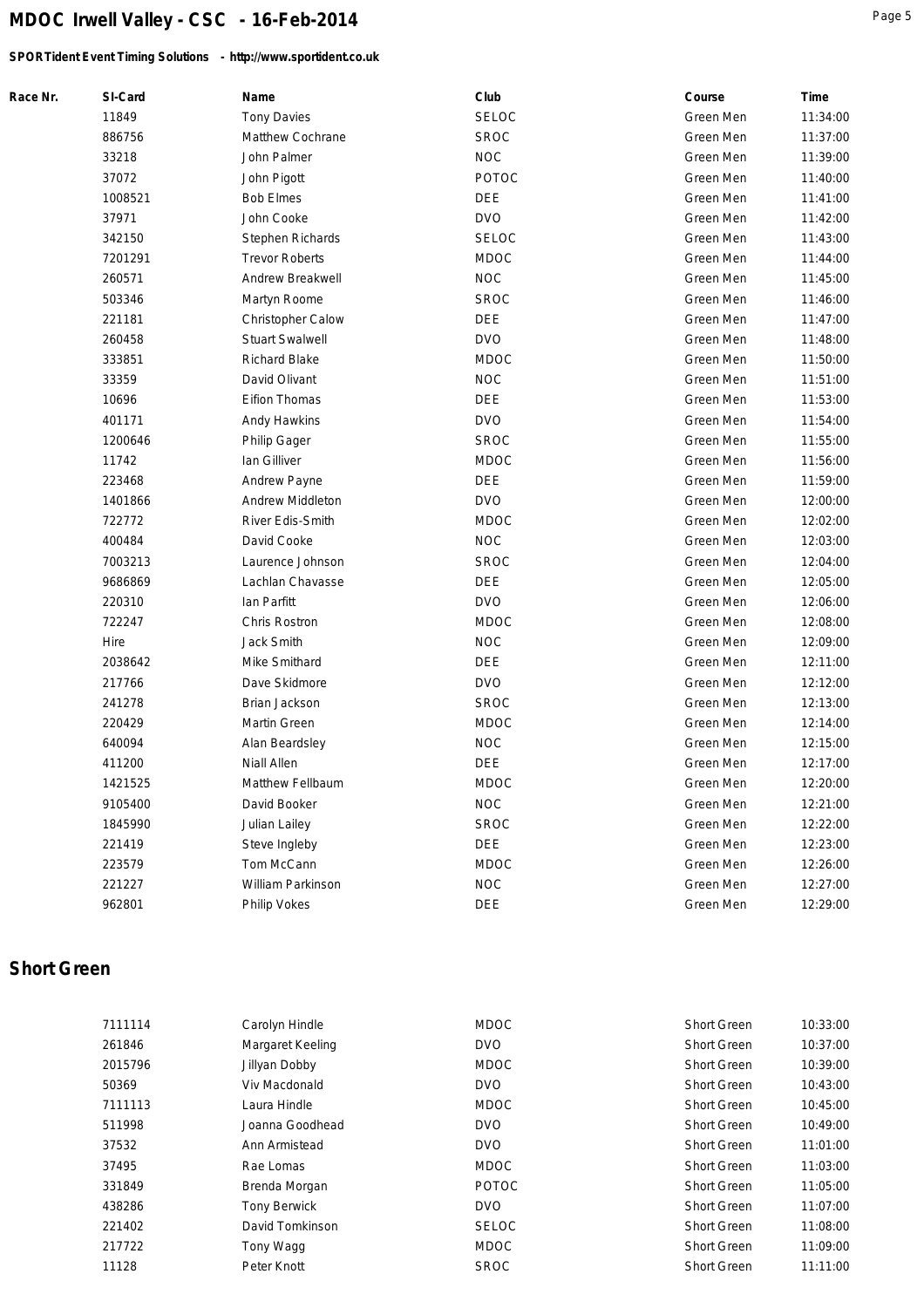*SPORTident Event Timing Solutions - http://www.sportident.co.uk*

| Race Nr. | SI-Card         | Name                              | Club                      | Course             | Time     |
|----------|-----------------|-----------------------------------|---------------------------|--------------------|----------|
|          | 32905           | Margaret Murphy                   | <b>DEE</b>                | Short Green        | 11:12:00 |
|          | 37880           | David Parkin                      | <b>DVO</b>                | Short Green        | 11:13:00 |
|          | 11199           | Barbara Farr                      | POTOC                     | Short Green        | 11:14:00 |
|          | 408500          | Irene Crawshaw                    | <b>MDOC</b>               | Short Green        | 11:15:00 |
|          | 261211          | Kath Etherden                     | <b>SELOC</b>              | Short Green        | 11:17:00 |
|          | 37670           | Vivienne Pitcher                  | DEE                       | Short Green        | 11:18:00 |
|          | 37324           | <b>Brian Ward</b>                 | <b>DVO</b>                | Short Green        | 11:19:00 |
|          | 1455884         | Peter Marett                      | <b>SROC</b>               | Short Green        | 11:20:00 |
|          | 11150           | Alison Doyle                      | <b>MDOC</b>               | Short Green        | 11:21:00 |
|          | 11198           | Austin Farr                       | POTOC                     | Short Green        | 11:23:00 |
|          | 261352          | Barbara Verity                    | <b>DEE</b>                | Short Green        | 11:24:00 |
|          | 247154          | Elizabeth Bedwell                 | <b>DVO</b>                | Short Green        | 11:25:00 |
|          | Hire            | Therese Thetford                  | <b>SELOC</b>              | Short Green        | 11:26:00 |
|          | 780009          | Sue Birkinshaw                    | <b>MDOC</b>               | Short Green        | 11:27:00 |
|          | 11177           | Glenys Ferguson                   | <b>SROC</b>               | Short Green        | 11:29:00 |
|          | 407328          | <b>Robert Verity</b>              | DEE                       | Short Green        | 11:30:00 |
|          | 204560          | Helen Finlayson                   | <b>DVO</b>                | Short Green        | 11:31:00 |
|          | 424464          | <b>Brian Billington</b>           | POTOC                     | Short Green        | 11:32:00 |
|          | 33121           | Julie Brook                       | <b>MDOC</b>               | Short Green        | 11:33:00 |
|          | 442453          | Barbara Majumdar                  | <b>DEE</b>                | Short Green        | 11:36:00 |
|          | 261204          | Christine Middleton               | <b>DVO</b>                | Short Green        | 11:37:00 |
|          | 511771          | <b>Richard Collins</b>            | <b>SROC</b>               | Short Green        | 11:38:00 |
|          | 436239          | Marian Denham                     | <b>POTOC</b>              | Short Green        | 11:41:00 |
|          | 434492          | Nina Jones                        | <b>DEE</b>                | Short Green        | 11:42:00 |
|          | 37866           | Judith Holt                       | <b>DVO</b>                | Short Green        | 11:43:00 |
|          | 11182           |                                   | <b>SELOC</b>              | Short Green        |          |
|          |                 | Alan Heron                        |                           |                    | 11:44:00 |
|          | 902909<br>37537 | David Mawdsley<br>Valerie Gebbett | <b>MDOC</b><br><b>NOC</b> | Short Green        | 11:45:00 |
|          |                 |                                   |                           | Short Green        | 11:46:00 |
|          | 603885          | Sue Roome                         | <b>SROC</b>               | Short Green        | 11:47:00 |
|          | 1220714         | Evelyn Elmes                      | DEE                       | Short Green        | 11:48:00 |
|          | 37326           | Pauline Ward                      | <b>DVO</b>                | Short Green        | 11:49:00 |
|          | 264283          | Eric Gebbett                      | <b>NOC</b>                | Short Green        | 11:52:00 |
|          | 12458           | John Evans                        | DEE                       | Short Green        | 11:54:00 |
|          | Hire            | Kirsten Williams                  | <b>DVO</b>                | Short Green        | 11:55:00 |
|          | 10005           | <b>Bill Hyslop</b>                | <b>SROC</b>               | Short Green        | 11:56:00 |
|          | 2049900         | John Woodall                      | <b>NOC</b>                | Short Green        | 11:58:00 |
|          | 424469          | Kitty Jones                       | <b>DEE</b>                | Short Green        | 12:00:00 |
|          | 7081948         | Liz Godfree                       | <b>DVO</b>                | Short Green        | 12:01:00 |
|          | 2049777         | Peter Lomas                       | <b>MDOC</b>               | Short Green        | 12:03:00 |
|          | 37529           | Hilary Hodkinson                  | <b>NOC</b>                | Short Green        | 12:04:00 |
|          | 363695          | Dawn Lock                         | <b>SROC</b>               | Short Green        | 12:05:00 |
|          | 11191           | Jean Payne                        | <b>DEE</b>                | Short Green        | 12:06:00 |
|          | 263494          | Jen Gale                          | <b>DVO</b>                | <b>Short Green</b> | 12:07:00 |
|          | 430487          | Jan Ellis                         | <b>MDOC</b>               | <b>Short Green</b> | 12:09:00 |
|          | 342249          | Hannah Horsewill                  | <b>NOC</b>                | Short Green        | 12:10:00 |
|          | 363988          | Hannah Hateley                    | DEE                       | Short Green        | 12:12:00 |
|          | 221035          | Jessica Selby                     | <b>DVO</b>                | Short Green        | 12:13:00 |
|          | 1981021         | Anne Ockenden                     | <b>SROC</b>               | Short Green        | 12:14:00 |
|          | 37638           | David Walker                      | <b>MDOC</b>               | Short Green        | 12:15:00 |
|          | 221472          | John Padget                       | <b>DEE</b>                | Short Green        | 12:18:00 |
|          | 263499          | Derek Gale                        | <b>DVO</b>                | Short Green        | 12:19:00 |
|          | 7963636         | Jane Booker                       | <b>NOC</b>                | Short Green        | 12:22:00 |
|          | 970130          | Helen Ockenden                    | <b>SROC</b>               | Short Green        | 12:23:00 |
|          | 33141           | Malcolm McIvor                    | DEE                       | Short Green        | 12:24:00 |
|          | 9939933         | Ruth Ellis                        | <b>DVO</b>                | Short Green        | 12:25:00 |
|          | 33219           | <b>Hilary Palmer</b>              | <b>NOC</b>                | Short Green        | 12:28:00 |